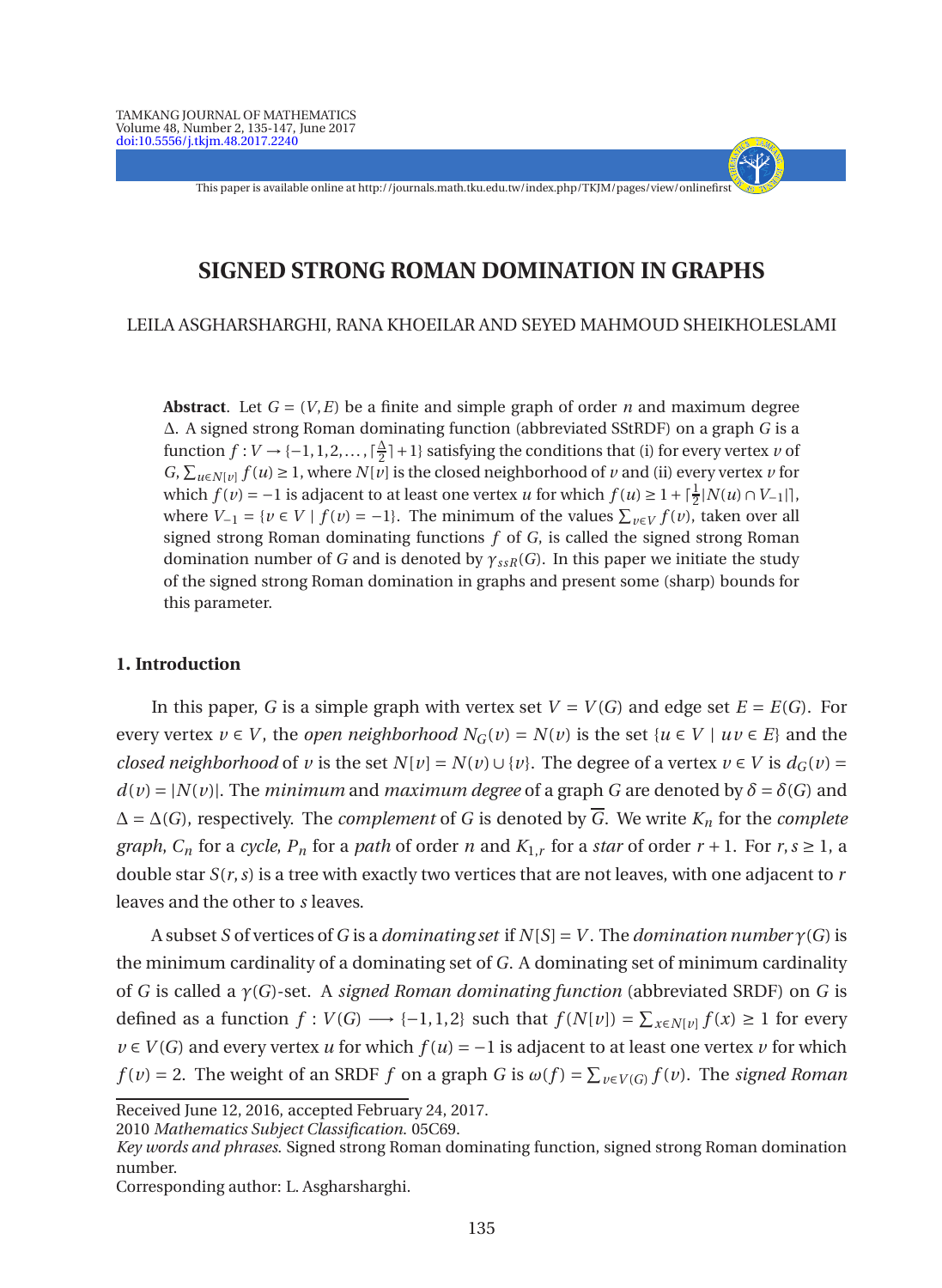*domination number γsR*(*G*) of *G* is the minimum weight of an SRDF on *G*. The signed Roman domination number was introduced by Ahangar et al. [\[1\]](#page-12-0) and has been studied by several authors (for example [\[7](#page-12-1)]).

The defensive strategy of signed Roman domination is based in the fact that every place in which there is established a Roman legion (a label 1) is able to protect itself under external attacks; and that every place with an auxiliary troop (a label -1) must have at least a stronger neighbor (a label 2). In that way, if an unsecured place (a label -1) is attacked, then a stronger neighbor could send one of its two legions in order to defend the weak neighbor vertex (label -1) from the attack. If several simultaneous attacks to weak places are developed, then the only stronger place will be not able to defend its neighbors efficiently. With this motivation in mind, we introduce the concept of signed strong Roman dominating function as follows. For our purposes, we consider that a strong place should be able to defend itself and, at least half of its weak neighbors.

In graph theoretic terms, we define a signed strong Roman dominating function (SStRDF) on a graph *G* = (*V*, *E*) to be a function  $f: V \rightarrow \{-1, 1, 2, \ldots, \lceil \frac{\Delta}{2} \rceil \}$  $\frac{\Delta}{2}$  + 1} satisfying the conditions that the sum of the values assigned to a vertex and its neighbors is at least 1 for every vertex and every vertex *v* for which  $f(v) = -1$  is adjacent to at least one vertex *u* for which *f*(*u*) ≥ 1 +  $\lceil \frac{1}{2} | N(u) \cap V_{-1} | \rceil$ , where  $V_{-1} = \{ v \in V \mid f(v) = -1 \}$ . The signed strong Roman domination number, denoted  $\gamma_{ssR}(G)$ , is the minimum weight of an SStRDF in *G*; that is,  $\gamma_{ssR}(G)$  =  $\min{\{\omega(f) \mid f \text{ is an SStRDF in } G\}}$ . An SStRDF of weight  $\gamma_{ssR}(G)$  is called a  $\gamma_{ssR}(G)$ -function.

A signed strong Roman dominating function  $f: V \to \{-1, 1, 2, \ldots, \lceil \frac{\Delta}{2} \rceil \}$  $\frac{\Delta}{2}$ ] + 1} can be represented by the ordered partition (*V*−1, *V*<sub>1</sub>,..., *V*<sub>ſ $\frac{\Delta}{2}$ ]+1</sub>) (or (*V*<sup>1</sup>  $V_{-1}^f, V_1^f$  $V_1^f, \ldots, V_j^f$  $\binom{rJ}{\lceil\frac{\Delta}{2}\rceil+1}$  to refer to  $f$  ) of  $V$ , where  $V_i = \{v \in V \mid f(v) = i\}$  for  $i = -1, 1, ..., \lceil \frac{\Delta}{2} \rceil + 1$ . If  $G_1, G_2, ..., G_s$  are  $\frac{\Delta}{2}$  | + 1. If  $G_1, G_2, ..., G_s$  are the components of *G*, then

$$
\gamma_{ssR}(G) = \sum_{i=1}^{s} \gamma_{ssR}(G_i). \tag{1}
$$

<span id="page-1-0"></span>In this paper, we initiate the study of the signed strong Roman domination in graphs and present some (sharp) bounds for this parameter. In addition, we determine the signed strong Roman domination number of some classes of graphs.

<span id="page-1-2"></span>We make use of the following observations.

**Proposition A** ([\[1\]](#page-12-0)). Let G be a graph of order n. Then  $\gamma_{sR}(G) \leq n$ , with equality if and only if  $G = \overline{K_n}$ .

<span id="page-1-1"></span>**Observation 1.** *For any connected graph G with*  $\Delta(G) \leq 2$ ,  $\gamma_{ssR}(G) = \gamma_{sR}(G)$ .

<span id="page-1-3"></span>**Proposition B** ([\[1\]](#page-12-0)). *For n* ≥ 3*,*  $\gamma_{sR}(C_n) = \lceil \frac{2n}{3} \rceil$  and  $\gamma_{sR}(P_n) = \lfloor \frac{2n}{3} \rfloor$ .

**Corollary 2.** *For n*  $\geq$  3*,*  $\gamma_{ssR}(C_n) = \lceil \frac{2n}{3} \rceil$  *and*  $\gamma_{ssR}(P_n) = \lfloor \frac{2n}{3} \rfloor$ *.*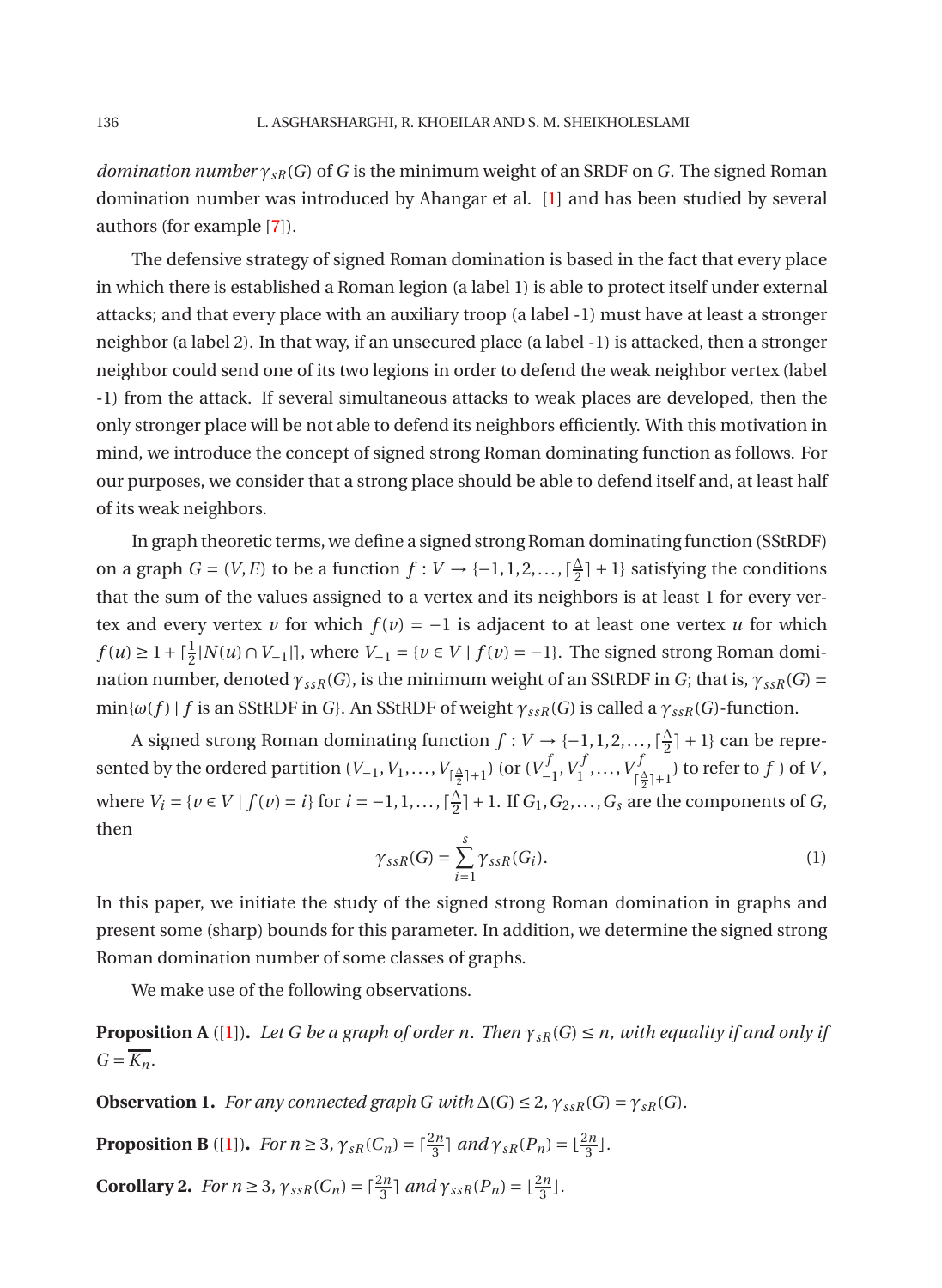Based on [\(1\)](#page-1-0) and Observation [1,](#page-1-1) from now on, we focus mainly on connected graphs with maximum degree  $\Delta \geq 3$ .

**Proposition 3.** *For any integer k*  $\geq$  1*, there exists a connected graph G such that*  $\gamma_{ssR}(G) = -k$ *.* 

**Proof.** Let *v* be the center of the star  $K_{1,5k+5}$  and let *G* be a wounded spider obtained from *K*<sub>1,5*k*+5</sub> by subdividing *k* + 1 edges. Define *f* : *V* → {-1,1,2,...,  $\lceil \frac{\Delta}{2} \rceil$  $\frac{\Delta}{2}$  + 1} by  $f(x) = -1$  if *x* is a leaf,  $f(v) = 2k + 3$  and  $f(x) = 2$  otherwise. Obviously, *f* is an SStRDF on *G* of weight −*k* and so  $\gamma_{ssR}(G) \leq -k$ . On the other hand, for any  $\gamma_{ssR}(G)$ -function *g*, we have  $g(N[v]) \geq 1$  and so

$$
\gamma_{ssR}(G) \ge g(N[v]) - (k+1) \ge 1 - (k+1) = -k.
$$

This implies that  $\gamma_{ssR}(G) = -k$  and the proof is complete.

**Proposition 4.** *For*  $n \geq 4$ ,  $\gamma_{ssR}(K_n) = 1$ .

**Proof.** Let  $V(K_n) = \{v_1, \ldots, v_n\}$  be the vertex set of  $K_n$  and let  $f$  be a  $\gamma_{ssR}(K_n)$ -function. Clearly  $\gamma_{ssR}(K_n) = f(N[v_n]) \geq 1$ . If *n* and  $\lceil \frac{n-1}{2} \rceil$  $\frac{1}{2}$ ] have different parity, then the function  $f: V(K_n) \to V(K_n)$  $\{-1, 1, 2, \ldots, \lceil \frac{n-1}{2} \rceil\}$  $\frac{n-1}{2}$ ,  $\frac{n-1}{2}$ ,  $f(v_j) = \frac{n-1}{2}$ ,  $f(v_j) = -1$  for  $1 \le i \le \frac{n-1}{2}$ ,  $f(v_j) = (-1)^j$ for  $\lceil \frac{n-1}{2} \rceil$ 2 ⌉+1 ≤ *j* ≤ *n* −1, is a signed strong Roman dominating function on *K<sup>n</sup>* of weight 1. Let *n* and  $\lceil \frac{n-1}{2} \rceil$  $\frac{1}{2}$ ] have the same parity. Then the function *f* defined by  $f(v_n) = \lceil \frac{n-1}{2} \rceil$ ,  $f(v_i) = -1$ for  $1 \le i \le \lceil \frac{n-1}{2} \rceil$ ,  $f(v_j) = (-1)^j$  for  $\lceil \frac{n-1}{2} \rceil$ 2 ⌉ + 1 ≤ *j* ≤ *n* − 2 and *f* (*vn*−1) = 1, is a signed strong Roman dominating function on  $K_n$  of weight 1. Thus  $\gamma_{ssR}(K_n) = 1$ .

## **2. Bounds on the signed strong Roman domination number**

In this section, we establish some sharp bounds on the signed strong Roman domination number.

**Proposition 5.** If *G* is a connected graph of order *n* with maximum degree ∆, then

$$
\gamma_{ssR}(G) \geq 2 + \Delta - n.
$$

This bound is sharp for complete graphs  $K_n$  ( $n \geq 4$ ).

**Proof.** Let *f* be a  $\gamma_{ssR}(G)$ -function and *v* be a vertex of degree  $\Delta$ . Since  $f(N[v]) \geq 1$ , we have

$$
\gamma_{ssR}(G) = \omega(f) \ge 1 - (n - \Delta - 1) = 2 + \Delta - n.
$$

**Proposition 6.** *Let G be a connected graph of order n. Then the following statements hold.*

(a)  $\gamma_{ssR}(G) \leq n$ , with equality if and only if  $G = \overline{K_n}$ .

(b)  $\gamma_{ssR}(G) \geq 2\gamma(G) - n$ , with equality if and only if  $G = \overline{K}_n$ .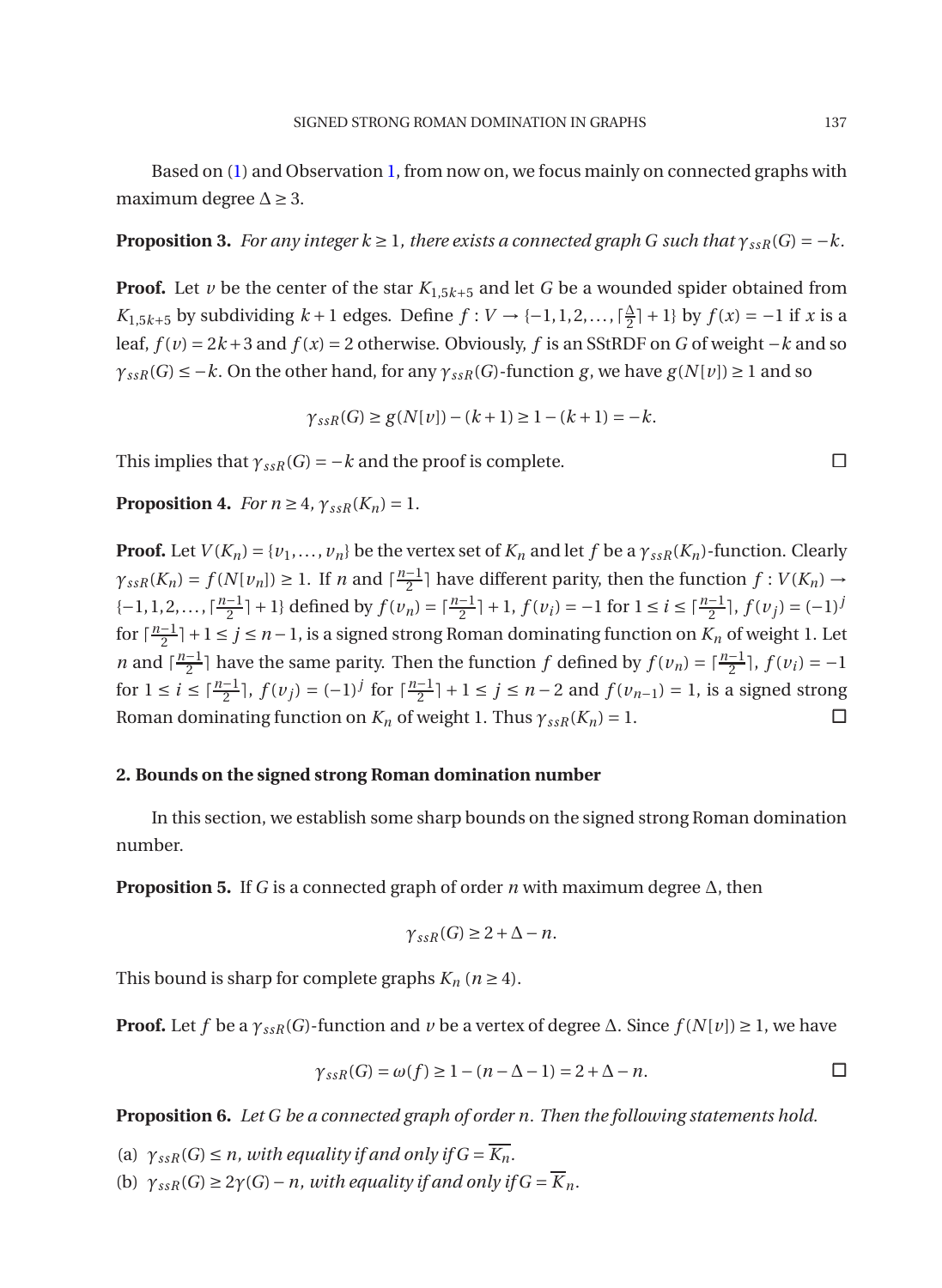**Proof.** (a) Clearly, assigning a weight of 1 to every vertex of *G* produces an SStRDF of *G* of weight *n* which implies that  $\gamma_{ssR}(G) \leq n$ . If  $G = \overline{K_n}$ , then it follows from Proposition [A](#page-1-2) and Observation [1](#page-1-1) that  $\gamma_{ssR}(G) = n$ . Henceforth, we assume that *G* is not empty. Let *G*<sub>1</sub> be a component of *G* of order at least two, *u* a vertex of minimum degree in  $G_1$ , and *v* be a neighbor of *u*. Clearly the function  $f: V(G) \rightarrow \{-1, 1, 2, \ldots, \lceil \frac{\Delta}{2} \rceil \}$  $\frac{\Delta}{2}$  | + 1} defined by  $f(u) = -1, f(v) = 2$  and  $f(x) = 1$  otherwise, is an SStRDF of *G* of weight  $n - 1$  and so  $\gamma_{ssR}(G) \leq n - 1$ .

(b) Let *f* be a  $\gamma_{ssR}(G)$ -function. If  $V_i = \emptyset$ , for each  $2 \le i \le \lceil \frac{\Delta}{2} \rceil + 1$ , then  $V = V_1$ , and we have  $\gamma_{ssR}(G) = \omega(f) = n$ . But then by (a),  $G = \overline{K}_n$ , and so  $\gamma(G) = n$ , implying that  $\gamma_{ssR}(G) = 2\gamma(G)$ *n*. Hence, we may assume that  $|V_i| \ge 1$  for some  $2 \le i \le \lceil \frac{\Delta}{2} \rceil + 1$ . Since  $|V_{-1}| = n - \sum_{i=1}^{\lceil \frac{\Delta}{2} \rceil + 1}$  $\binom{2}{i}$  |*V*<sub>*i*</sub> | and  $\bigcup_{i=1}^{\lceil \frac{\Delta}{2} \rceil + 1}$  $\sum_{i=1}^{n} V_i$  is a dominating set for *G*, we have

$$
\gamma_{ssR}(G) = \sum_{i=1}^{\lceil \frac{\Delta}{2} \rceil + 1} i|V_i| - |V_{-1}|
$$
  
= 
$$
\sum_{i=1}^{\lceil \frac{\Delta}{2} \rceil + 1} (i+1)|V_i| - n
$$
  
> 
$$
2(\sum_{i=1}^{\lceil \frac{\Delta}{2} \rceil + 1} |V_i|) - n
$$
  
\$\geq 2\gamma(G) - n.\$

This completes the proof.

**Proposition 7.** *If G is a connected graph of order n with minimum degree*  $\delta(G)$ *, then*  $\gamma_{ssR}(G) \leq$  $n - \delta(G) + 1 + \left\lceil \frac{\delta(G)}{4} \right\rceil$  $\left[\frac{G}{4}\right].$ 

**Proof.** The result is immediate for  $\delta(G) = 1$ . Assume that  $\delta(G) \geq 2$  and  $\delta(G) \equiv r \pmod{2}$ . Let *v* be a vertex of degree  $\delta(G)$  and  $N(v) = \{u_1, u_2, \ldots, u_{\delta(G)}\}$ . Define the function  $g: V \to$  $\{-1, 1, 2, \ldots, \lceil \frac{\Delta}{2} \rceil\}$  $\frac{\Delta}{2}$  + 1} by  $g(u_i) = (-1)^i$  for  $1 \le i \le \delta(G) - r$ ,  $g(v) = \frac{\delta(G) - r}{4}$  $\left[\frac{f(x)-r}{4}\right] + 1$  and  $g(x) = 1$ otherwise. It is easy to verify that *g* is an SStRDF on *G* of weight at most  $n - \delta(G) + \left[ \frac{\delta(G)}{4} \right]$  $\left(\frac{G}{4}\right]+1$ and hence

$$
\gamma_{ssR}(G) \le n - \delta(G) + \left\lceil \frac{\delta(G)}{4} \right\rceil + 1. \Box
$$

A set  $S \subseteq V$  is a 2-packing of a graph G if  $N[u] \cap N[v] = \emptyset$  for any two distinct vertices  $u, v \in S$ . The 2-packing number  $\rho(G)$  of *G* is defined by

$$
\rho(G) = \max\{|S| : S \text{ is a 2-packing of } G\}.
$$

**Proposition 8.** *If G is a graph of order n with*  $\delta \geq 1$ *, then*  $\gamma_{ssR}(G) \geq \rho(G)(\delta + 2) - n$ *. This bound is sharp for S*(2,2)*.*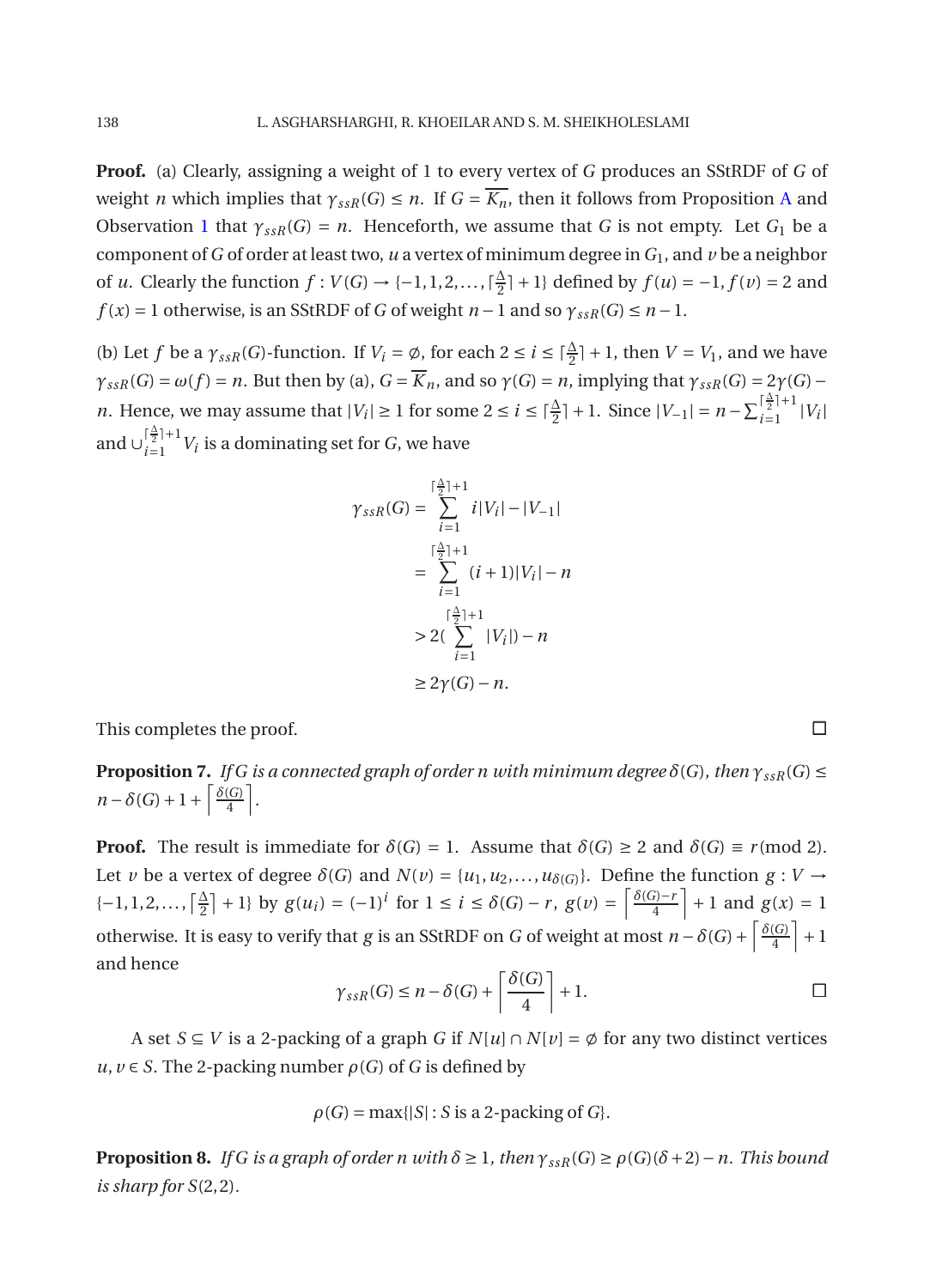**Proof.** Let  $\{v_1, v_2, \ldots, v_{\rho(G)}\}$  be a 2-packing of *G*, and let *f* be a  $\gamma_{ssR}(G)$ -function. Suppose that  $A = \bigcup_{i=1}^{p(G)}$  $\mathcal{U}_{i=1}^{(0)} N[v_i]$ . Since  $\{v_1, v_2, \ldots, v_{\rho(G)}\}$  is a 2-packing, we have

$$
|A| = \sum_{i=1}^{\rho(G)} (d_G(v_i) + 1) \ge (\delta + 1)\rho(G).
$$

This implies that

$$
\gamma_{ssR}(G) = \sum_{x \in V} f(x) = \sum_{i=1}^{\rho(G)} f(N[v_i]) + \sum_{x \in V - A} f(x)
$$
  
\n
$$
\geq \rho(G) + \sum_{x \in V - A} f(x) \geq \rho(G) - n + |A|
$$
  
\n
$$
\geq \rho(G) - n + (\delta + 1)\rho(G) = (\delta + 2)\rho(G) - n.
$$

<span id="page-4-0"></span>**Lemma 9.** Let *G* be a connected graph of order  $n \geq 4$ . If  $f$  is an SStRDF of *G*, then  $|V_{-}^{j}|$  $\binom{m}{-1}$  <  $n-1$ .

**Proof.** Let *f* be an SStRDF of *G* and assume to the contrary that  $|V_{-}^{j}|$  $|I_{-1}^{(1)}| = n - 1$ . Then 1 =  $\sum_{i=2}^{\lceil \frac{\Delta}{2} \rceil + 1}$  $\frac{|\frac{3}{2}|+1}{i=2}$   $|V_i^f|$  $|V_i^f|$  and  $|V_1^f|$  $|I_1^f| = 0.$  Let  $\bigcup_{i=2}^{\lceil \frac{\Delta}{2} \rceil + 1}$  $\frac{1}{2}$  $\frac{1}{2}$   $\frac{1}{2}$   $\frac{1}{2}$   $\frac{1}{2}$ *i*<sup> $'$ </sup> = {*x*}. Since *f* (*N*[*y*]) ≥ 1 for each *y* ∈ *V* (*G*), we must have *x* ∈ *N*(*y*). Thus  $d_G(x) = n - 1$ . It follows from  $f(x) \leq \lceil \frac{n-1}{2} \rceil + 1$  that  $f(N[x]) \leq 0$  which is a contradiction.  $\square$ 

<span id="page-4-1"></span>**Proposition 10.** *Let G be a connected graph of order n* ≥ 4*. Then*

$$
\gamma_{ssR}(G) \geq 3 - \left\lfloor \frac{n}{2} \right\rfloor.
$$

*Moreover, this bound is sharp for S*(2,4)*.*

**Proof.** Let *f* be a  $\gamma_{ssR}(G)$ -function and let  $W = \bigcup_{i=2}^{\lceil \frac{\Delta}{2} \rceil + 1}$  $V_{i=2}^{1}$ <sup>*i*</sup>  $\frac{1}{2}$  *V*<sup>*i*</sup>. Define  $V_{-1}^{1}$  = {*v* ∈ *V*−1 : |*N*(*v*)∩ *W*| = 1} and  $V_{-1}^2 = \{v \in V_{-1} : |N(v) \cap W| \ge 2\}$ . Since *n* = |*V*−1| + |*V*<sub>1</sub>| + |*W*|, we have

$$
\gamma_{ssR}(G) = |V_1| - |V_{-1}| + \sum_{v \in W} f(v)
$$
  
\n
$$
\geq |V_1| - |V_{-1}| + |W| + \sum_{x \in W} \frac{1}{2} |V_{-1} \cap N(x)|
$$
  
\n
$$
= n - 2|V_{-1}| + \sum_{x \in W} \frac{1}{2} |V_{-1}^1 \cap N(x)| + \sum_{x \in W} \frac{1}{2} |V_{-1}^2 \cap N(x)|
$$
  
\n
$$
= n - 2|V_{-1}| + \frac{1}{2} |V_{-1}^1| + \sum_{x \in W} \frac{1}{2} |V_{-1}^2 \cap N(x)|
$$
  
\n
$$
\geq n + \frac{1}{2} |V_{-1}^1| + |V_{-1}^2| - 2|V_{-1}|
$$
  
\n
$$
\geq n + \frac{1}{2} (|V_{-1}^1| + |V_{-1}^2|) - 2|V_{-1}|
$$
  
\n
$$
\geq n - \frac{3}{2} |V_{-1}|.
$$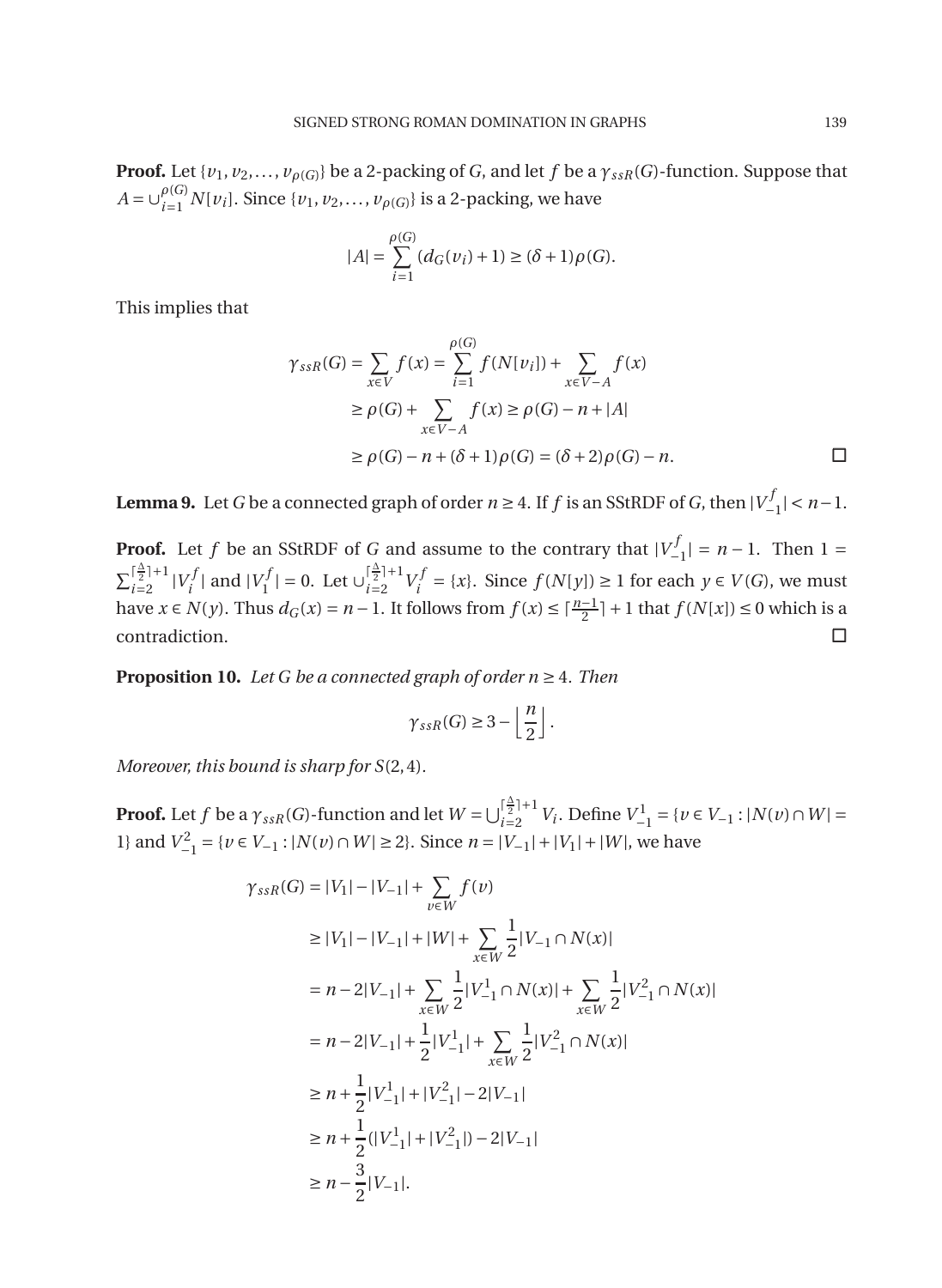Now the result follows from Lemma [9.](#page-4-0)

#### **3. Special classes of graphs**

<span id="page-5-0"></span>In this section, we determine the signed strong Roman domination number of special classes of graphs.

**Proposition 11.** *For*  $n \ge 3$ *,*  $\gamma_{ssR}(K_{1,n}) = 1$ .

**Proof.** For any  $\gamma_{ssR}(K_{1,n})$ -function *f*, we have  $\gamma_{ssR}(K_{1,n}) = f(N[v]) \ge 1$  where *v* is the central vertex of  $K_{1,n}$ . To prove  $\gamma_{ssR}(K_{1,n}) \leq 1$ , let  $N(v) = \{u_1, u_2, ..., u_n\}$ . If *n* and  $\lceil \frac{n}{2} \rceil$  $\frac{n}{2}$ ] have different parity, then define  $f: V(K_{1,n}) \to \{-1, 1, 2, ..., \lceil \frac{n}{2} \rceil \}$  $\left[\frac{n}{2} + 1\right]$  by  $f(v) = \left[\frac{n}{2}\right], f(u_i) = -1$  for  $1 \le i \le n$  $\lceil \frac{n}{2} \rceil$  $\frac{n}{2}$ ,  $f(u_j) = (-1)^j$  for  $\lceil \frac{n}{2} \rceil$  $\frac{n}{2}$ <sup>n</sup> + 1 ≤ *j* ≤ *n* − 1 and *f*(*u<sub>n</sub>*) = 1. Clearly, *f* is a signed strong Roman dominating function on  $K_{1,n}$  of weight 1 which implies that  $\gamma_{ssR}(K_{1,n}) \leq 1$  in this case.

Let *n* and  $\lceil \frac{n}{2} \rceil$  $\frac{n}{2}$  have the same parity. Define  $f: V(K_{1,n}) \to \{-1, 1, 2, \ldots, \lceil \frac{n}{2} \rceil \}$  $\frac{n}{2}$ [ + 1} by  $f(v) =$  $\lceil \frac{n}{2} \rceil$  $\frac{n}{2}$ | + 1,  $f(u_i) = -1$  for  $1 \le i \le \lceil \frac{n}{2} \rceil$ ,  $f(u_j) = (-1)^j$  for  $\lceil \frac{n}{2} \rceil$  $\frac{n}{2}$ | + 1 ≤ *j* ≤ *n*. Obviously, *f* is a signed strong Roman dominating function on *K*1,*<sup>n</sup>* of weight

$$
\omega(f) = \left\lceil \frac{n}{2} \right\rceil + 1 - \left\lceil \frac{n}{2} \right\rceil + \frac{1}{2} \left\lfloor \frac{n}{2} \right\rfloor - \frac{1}{2} \left\lfloor \frac{n}{2} \right\rfloor = 1.
$$

<span id="page-5-1"></span>Thus  $\gamma_{ssR}(K_{1,n}) = 1$  and the proof is complete.

**Proposition 12.** *For*  $r \ge s \ge 2$ *,* 

$$
\gamma_{ssR}(S(r,s)) = \begin{cases} 2 - \left\lfloor \frac{r}{2} \right\rfloor - \left\lfloor \frac{s}{2} \right\rfloor & \text{if } \left\lfloor \frac{r}{2} \right\rfloor \le \left\lceil \frac{s}{2} \right\rceil, \\ 1 - s & \text{if } \left\lfloor \frac{r}{2} \right\rfloor \ge \left\lceil \frac{s}{2} \right\rceil + 1. \end{cases}
$$

**Proof.** Let *u* and *v* be the central vertices of *S*(*r*, *s*) with  $N(u) - \{v\} = \{u_1, u_2, \dots, u_r\}$  and  $N(v) {u} = {v_1, v_2, ..., v_s}$ . We consider two cases.

**Case 1.**  $\lfloor \frac{r}{2} \rfloor$  $\frac{r}{2}$ ]  $\leq \lceil \frac{s}{2} \rceil$ .

Define  $f: V \rightarrow \{-1, 1, 2, \ldots, \lceil \frac{\Delta}{2} \rceil \}$  $\frac{\Delta}{2}$ | + 1} by  $f(u_i) = f(v_j) = -1$  for  $1 \le i \le r$ ,  $1 \le j \le s$  and  $f(u) =$  $\lceil \frac{l}{2} \rceil$  $\frac{r}{2}$ | + 1,  $f(v) = \lceil \frac{s}{2} \rceil$  + 1. Obviously,  $f$  is an SStRDF on  $S(r, s)$  of weight

$$
\omega(f) = \left\lceil \frac{r}{2} \right\rceil + \left\lceil \frac{s}{2} \right\rceil + 2 - r - s = 2 - \left\lfloor \frac{r}{2} \right\rfloor - \left\lfloor \frac{s}{2} \right\rfloor.
$$

Hence,  $\gamma_{ssR}(S(r,s)) \leq 2 - \lfloor \frac{r}{2} \rfloor - \lfloor \frac{s}{2} \rfloor$ .

Now, we show that  $\gamma_{ssR}(S(r,s)) \geq 2 - \lfloor \frac{r}{2} \rfloor - \lfloor \frac{s}{2} \rfloor$ . Let *g* be a  $\gamma_{ssR}(S(r,s))$ -function such that  $g(u)$  and  $g(v)$  are as large as possible. If either *r*, *s* have opposite parity or are even, then  $\lfloor \frac{r+s}{2} \rfloor$  $\frac{+s}{2}$  =  $\lfloor \frac{r}{2} \rfloor + \lfloor \frac{s}{2} \rfloor$  and by Proposition [10,](#page-4-1) we are done. Suppose that *r* and *s* are odd. It follows from  $\lfloor \frac{r}{2} \rfloor$  $\frac{r}{2}$  ≤  $\lceil \frac{s}{2} \rceil$  that  $r = s + 2$ . If  $g(v) = -1$  (the case  $g(u) = -1$  is similar), then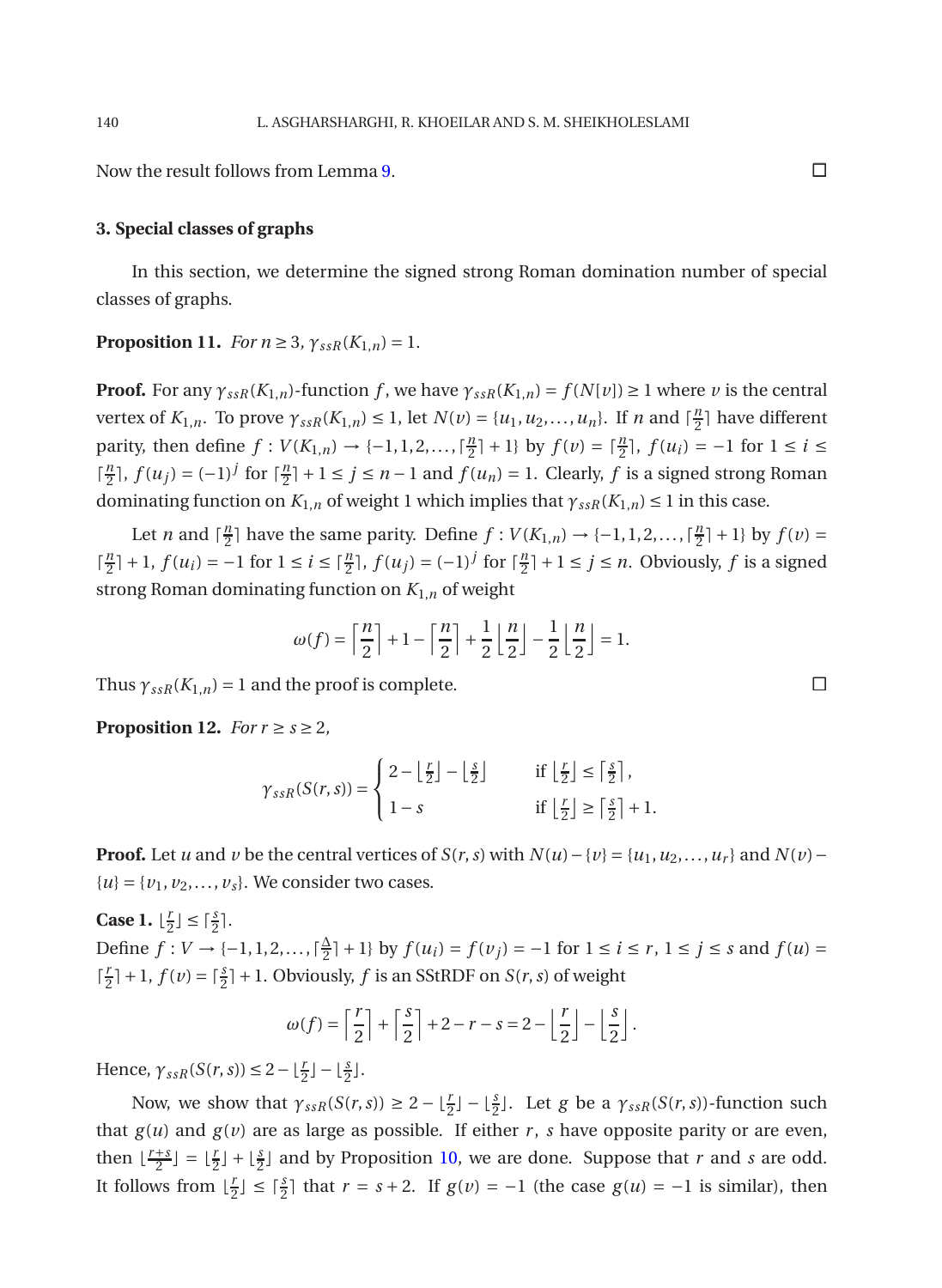$g(v_i) \geq 2$  for each *i*, which implies that  $\gamma_{ssR}(S(r,s)) \geq 2s + 1 > 2 - \lfloor \frac{r}{2} \rfloor - \lfloor \frac{s}{2} \rfloor$ . Henceforth, we may suppose that  $g(u), g(v) \ge 1$ . If  $g(u_i) \ge 1$  for some *i*, then  $g(u) \le \lfloor \frac{r}{2} \rfloor + 1$  and the function  $h: V \to \{-1, 1, 2, \ldots, \lceil \frac{r+1}{2} \rceil \}$  $\frac{1}{2}$ <sup>1</sup> + 1} defined by *h*(*u*) =  $\lceil \frac{r}{2} \rceil$  + 1, *h*(*u*<sub>*i*</sub>) = −1 for 1 ≤ *i* ≤ *r* and  $h(x) = g(x)$  otherwise, is an SStRDF of weight at most  $\omega(g)$ , a contradiction with the choice of *g*. Hence *g*(*u<sub>i</sub>*) = −1 for each 1 ≤ *i* ≤ *r*. Similarly, *g*(*v<sub>i</sub>*) = −1 for each 1 ≤ *i* ≤ *s*. It follows that  $g(u) = \lceil \frac{r}{2} \rceil + 1$  and  $g(v) = \lceil \frac{s}{2} \rceil + 1$ . Thus

$$
\omega(g) = g(u) + g(v) - r - s \ge \left\lfloor \frac{r}{2} \right\rfloor + 1 + \left\lceil \frac{s}{2} \right\rceil + 1 - r - s = 2 - \left\lfloor \frac{r}{2} \right\rfloor - \left\lfloor \frac{s}{2} \right\rfloor.
$$

**Case 2.**  $\lfloor \frac{l}{2} \rfloor$  $\lfloor \frac{r}{2} \rfloor \geq \lceil \frac{s}{2} \rceil + 1.$ 

For any  $\gamma_{ssR}(S(r,s))$ -function *g*, we have  $\omega(g) = g(N[u]) + \sum_{i=1}^{s} g(v_i) \ge 1 - s$ . Now define *f* :  $V \rightarrow \{-1, 1, 2, \ldots, \lceil \frac{r+1}{2} \rceil$  $\frac{1}{2}$ <sup>1</sup> + 1} by *f*(*u*) =  $\lceil \frac{r}{2} \rceil$  + 1, *f*(*v*) =  $\lfloor \frac{r}{2} \rfloor$  and *f*(*x*) = −1 otherwise. Obviously, *j* is an SStRDF on  $S(r, s)$  of weight  $\omega(f) = (r + 1) - r - s = 1 - s$ . So  $\gamma_{ssR}(S(r, s)) = 1 - s$  in this case and the proof is complete.

**Proposition 13.** *For*  $n \geq 3$ ,  $\gamma_{ssR}(K_{n,n}) = 4$ .

**Proof.** Let  $X = \{u_1, u_2, \dots, u_n\}$  and  $Y = \{v_1, v_2, \dots, v_n\}$  be the partite sets of  $K_{n,n}$ . If *n* and  $\lceil \frac{n}{2} \rceil$  $\frac{n}{2}$ ] have different parity, then define  $f: V(K_{n,n}) \to \{-1, 1, 2, \ldots, \lceil \frac{n}{2} \rceil \}$  $\frac{n}{2}$ | + 1} by  $f(v_1) = f(u_1) = \lceil \frac{n}{2} \rceil + 1$ ,  $f(v_2) = f(u_2) = 2$ ,  $f(u_i) = f(v_i) = -1$  for  $3 \le i \le \lceil \frac{n}{2} \rceil + 3$ ,  $f(u_j) = f(v_j) = (-1)^j$  for  $\lceil \frac{n}{2} \rceil$  $\frac{n}{2}$ ] + 4  $\leq j \leq$ *n*. If *n* and  $\lceil \frac{n}{2} \rceil$  $\frac{n}{2}$  have the same parity, then define  $f: V(K_{n,n}) \to \{-1, 1, 2, \ldots, \lceil \frac{n}{2} \rceil \}$  $\frac{n}{2}$ [+1} by  $f(v_1)$  =  $f(u_1) = \lceil \frac{n}{2} \rceil$ ,  $f(v_2) = f(u_2) = 2$ ,  $f(u_i) = f(v_i) = -1$  for  $3 \le i \le \lceil \frac{n}{2} \rceil + 2$ ,  $f(u_j) = f(v_j) = (-1)^j$  for  $\lceil \frac{n}{2} \rceil$  $\frac{n}{2}$ ] + 3  $\le$  *j*  $\le$  *n*. Obviously, *f* is a signed strong Roman dominating function on  $K_{n,n}$  of weight 4 which implies that  $\gamma_{ssR}(G) \leq 4$ .

Now we show that  $\gamma_{ssR}(K_{n,n}) \geq 4$ . Assume *f* is a  $\gamma_{ssR}(K_{n,n})$ -function. If there is no vertex with -1 value, then  $\gamma_{ssR}(K_{n,n}) \geq 2n > 4$ . Let  $V_{-1} \neq \emptyset$ . First, let  $|V_{-1} \cap X| \geq 1$  and  $|V_{-1} \cap Y| \geq$ 1, and let  $u_1, v_1 \in V_{-1}$ . Then  $\sum_{i=1}^{n} f(u_i) = f(N[v_1]) - f(v_1) \ge 2$  and  $\sum_{i=1}^{n} f(v_i) = f(N[u_1])$  $f(u_1) \ge 2$  which implies that  $\gamma_{ssR}(K_{n,n}) = \omega(f) = \sum_{i=1}^n f(u_i) + \sum_{i=1}^n f(v_i) \ge 4$ . Now, let  $|V_{-1} \cap V_{-1}|$  $X$ | = 0 or  $|V_{-1} \cap Y|$  = 0. Assume, without loss of generality, that  $|V_{-1} \cap Y|$  = 0. By definition we must have  $f(v_i) \ge \lceil \frac{|V_{-1}|}{2} \rceil + 1$  for some *i*, say *i* = 1. It follows that

$$
\gamma_{ssR}(K_{n,n}) = \omega(f) = f(N[\nu_n]) + \sum_{i=1}^{n-1} f(\nu_i) \ge n + \left\lceil \frac{|V_{-1}|}{2} \right\rceil \ge 4.
$$

This completes the proof.

We remark that the signed Roman domination number and the signed strong Roman domination number of a graph are not comparable. For instance,

$$
\gamma_{sR}(S(2,3)) = -1 < \gamma_{ssR}(S(2,3)) = 0,
$$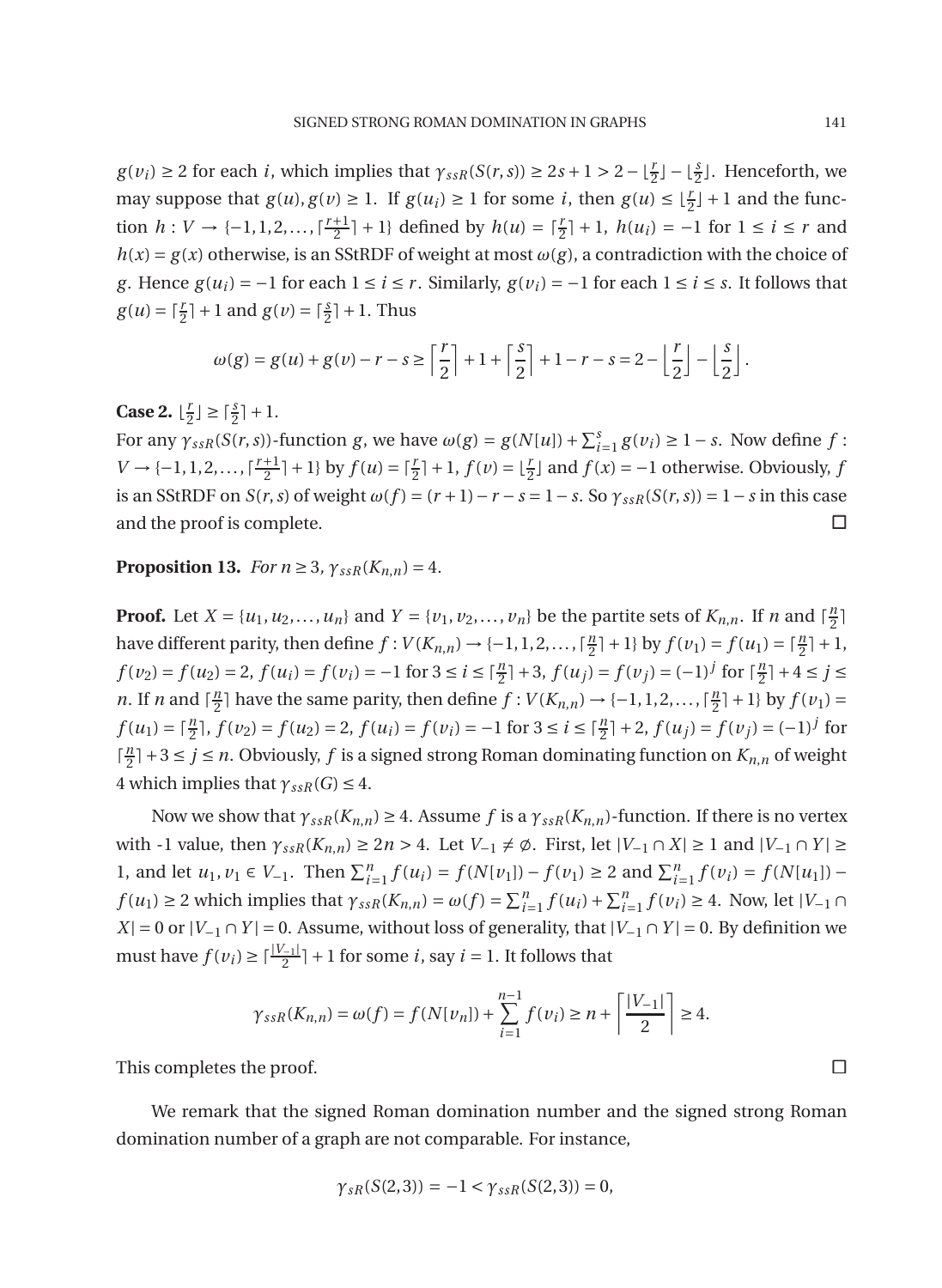$\gamma_{sR}(S(2,2)) = \gamma_{ssR}(S(2,2)) = 0$ 

and

$$
\gamma_{sR}(S(4,8)) = -2 > \gamma_{ssR}(S(4,8)) = -3.
$$

#### **4. Trees**

In this section, we establish an upper bound on the signed strong Roman domination number of a tree *T*. First we introduce some terminology and notation. A vertex of degree one is called a leaf, and its neighbor is called a stem. If  $\nu$  is a stem, then  $L_{\nu}$  will denote the set of all leaves adjacent to *v*. A stem *v* is called strong stem if  $|L_v| > 1$  and end-stem if  $T - (L_v \cup \{v\})$ is connected. For a vertex  $\nu$  in a rooted tree *T*, let  $C(\nu)$  denote the set of children of  $\nu$ ,  $D(\nu)$ denotes the set of descendants of *v* and  $D[v] = D(v) \cup \{v\}$ . Also, the depth of *v*, depth(*v*), is the largest distance from  $\nu$  to a vertex in  $D(\nu)$ . The maximal subtree at  $\nu$  is the subtree of  $T$ induced by *D*(*v*)∪{*v*}, and is denoted by  $T_v$ .

For a given positive integer *t* ≥ 2, a *wounded spider* is a star *K*1,*<sup>t</sup>* with at most *t* −1 of its edges subdivided once, and a *healthy spider* is a star *K*1,*<sup>t</sup>* with all of its edges subdivided once. We say *spider* for both wounded and healthy spiders.

<span id="page-7-0"></span>**Lemma 14.** If *T* is a spider of order  $n \ge 2$ , then  $\gamma_{ssR}(T) \le \lceil \frac{n}{2} \rceil$ .

**Proof.** Let *T* be a spider with the central vertex *v*. If  $T - N[v] = \emptyset$ , then *T* is the star  $K_{1,n-1}$ (a wounded spider) and by Proposition [11](#page-5-0) we have  $\gamma_{ssR}(T) \leq \lceil \frac{n}{2} \rceil$ . Assume that  $T - N[v] \neq \emptyset$ . Let  $V(T) = \{v, v_i, u_i \mid 1 \le i \le t\} \cup L_v$  where  $N(v_i) = \{v, u_i\}$  for  $i \in \{1, ..., t\}$ . Assume that  $L_v =$  $\{w_1, \ldots, w_s\}$  if  $L_v \neq \emptyset$ . If  $|L_v| = 0$ , then the function *f* defined by  $f(v) = 1$ ,  $f(v_i) = 2$  and  $f(u_i) = 1$  $-1$  for  $i \in \{1, 2, ..., t\}$ , is an SStRDF for *T* of weight  $t+1$ . Thus  $\gamma_{ssR}(T) \le \omega(f) = t+1 = \frac{n+1}{2}$  $rac{+1}{2} = \lceil \frac{n}{2} \rceil$ . If  $|L_v| = 1$ , then define *f* on *V*(*T*) by  $f(u_i) = f(w_1) = -1$ ,  $f(v_i) = f(v) = 2$  for  $1 ≤ i ≤ t$ . Clearly, *f* is an SStRDF of *T* of weight *t* + 1 and hence  $\gamma_{ssR}(T) \le \omega(f) = t + 1 = \frac{n}{2}$  $\frac{n}{2}$ . If  $|L_v| = 2$ , then the function *f* defined by  $f(v) = f(v_i) = 2$  and  $f(u_i) = f(w_j) = -1$  for  $i \in \{1, 2, ..., t\}$  and  $j = 1, 2$ , is an SStRDF of *T* of weight *t* + 1 which implies that  $\gamma_{ssR}(T) \le \omega(f) = t + 1 = \frac{n-1}{2}$  $\frac{-1}{2} < \lceil \frac{n}{2} \rceil$ . Let  $|L_v|$  ≥ 3 and let *T*<sup>*'*</sup> be the subtree induced by  $\{v\} \cup \{w_j | 1 \le j \le s\}$ . Obviously, *T'* is a star and so  $\gamma_{ssR}(T') = 1$ , by Proposition [11.](#page-5-0) Let *g* be a  $\gamma_{ssR}(T')$ -function and define *f* on *V*(*T*) by  $f(u_i) = -1$ ,  $f(v_i) = 2$  for  $1 \le i \le t$  and  $f(x) = g(x)$  otherwise. Clearly, *f* is an SStRDF of *T* of weight  $t+1$  and so

$$
\gamma_{ssR}(T) \le \omega(f) = \omega(g) + t \le 1 + t < \left\lceil \frac{n}{2} \right\rceil. \qquad \Box
$$

<span id="page-7-1"></span>**Lemma 15.** If *T* is a spider of order  $n \geq 3$  and *v* is a central vertex of *T*, then every  $\gamma_{ssR}(T)$ function assigns a positive value to *v*. Furthermore, *T* has a  $\gamma_{ssR}(T)$ -function that assigns positive integer to each end-stem.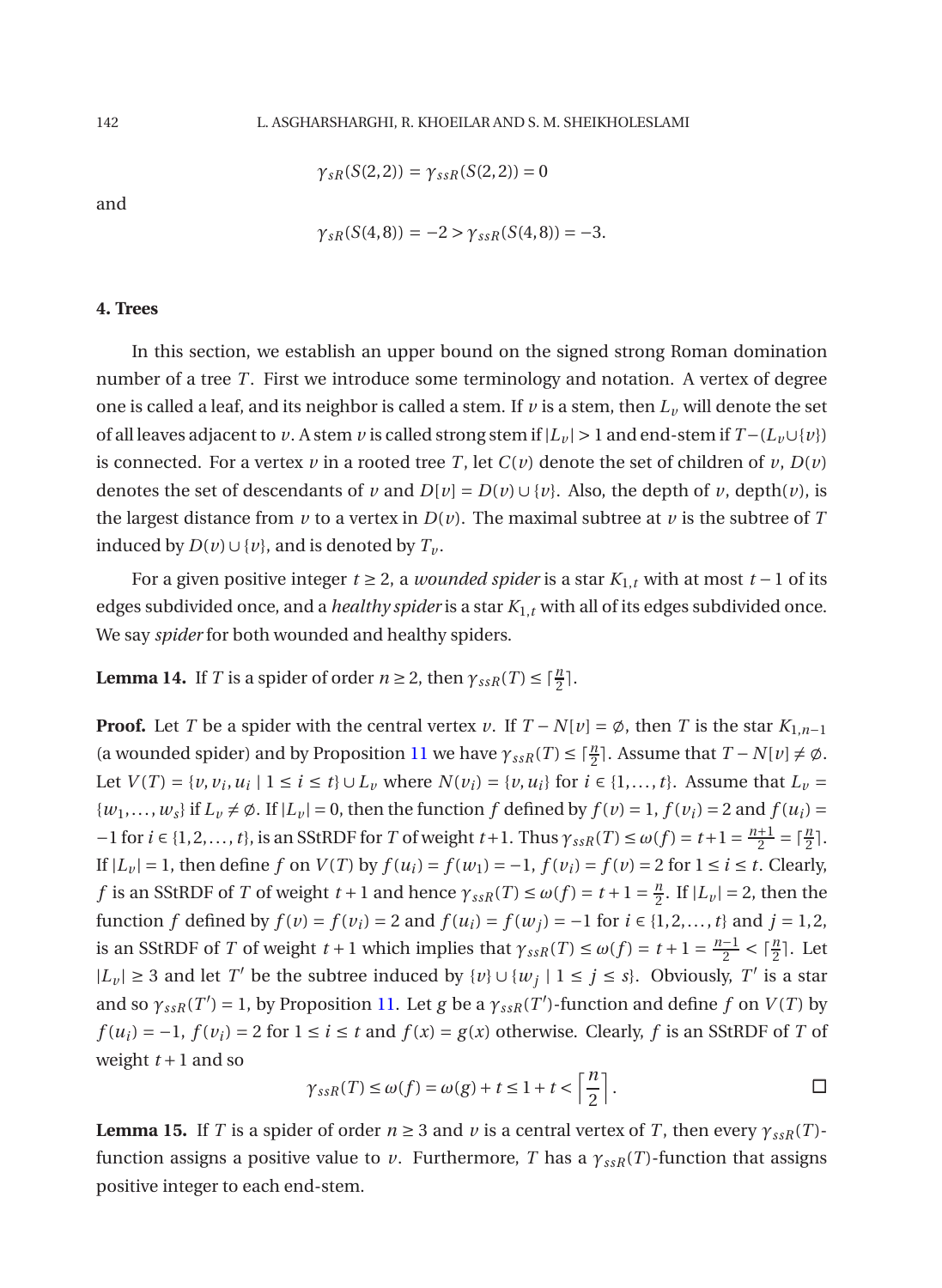**Proof.** Let *f* be a  $\gamma_{ssR}(T)$ -function. If *T* is a star, then clearly  $f(v) \geq 1$ . Assume that *T* is not a star,  $V(T) = \{v, v_i, u_i \mid 1 \le i \le t\} \cup L_v$  is the vertex set of T and  $N(v_i) = \{v, u_i\}$  for  $i \in \{1, ..., t\}$ . Suppose that  $L_v = \{w_1, \ldots, w_s\}$  if  $L_v \neq \emptyset$ . Assume, to the contrary, that  $f(v) = -1$ . By definition we must have  $f(w_i) = 2$  for each  $1 \leq j \leq s$  and  $f(v_i) + f(u_i) \geq 2$ . This implies that  $\gamma_{ssR}(T) =$  $\omega(f) > \lceil \frac{n}{2} \rceil$ , a contradiction with Lemma [14.](#page-7-0) Thus *f* assigns a positive value to *v*.

To prove the second part, we note that  $f(u_i) + f(v_i) = f[u_i] \ge 1$  for each  $1 \le i \le t$ . Define *g* on *V*(*T*) by  $g(u_i) = -1$ ,  $g(v_i) = 2$  for each  $1 \le i \le t$ , and  $g(x) = f(x)$  otherwise. Clearly *g* is an  $\gamma_{ssR}(T)$ -function with desired property.

Now we present the main result of this section.

**Theorem 16.** *Let T be a tree of order*  $n \geq 3$ *. Then*  $\gamma_{ssR}(T) \leq \frac{2n}{3}$  $\frac{5n}{3}$ , with equality if and only if  $T = P_{3t}$  for some positive integer t.

**Proof.** We proceed by induction on *n*. If diam(*T*) = 2, then *T* is a star and by Proposition [11](#page-5-0) we have  $\gamma_{ssR}(T) = 1 \le \frac{2n}{3}$  with equality if and only if  $T = P_3$ . If diam(*T*) = 3, then *T* is a double star and it follows from Proposition [12](#page-5-1) that  $\gamma_{ssR}(T) < \frac{2n}{3}$  $\frac{5n}{3}$ . If *T* is a path, then we deduce from Observation [1](#page-1-1) and Proposition [2](#page-1-3) that  $\gamma_{ssR}(T) \leq \frac{2n}{3}$  with equality if and only if  $T = P_{3t}$  for some positive integer *t*. Hence, the statement is true for all trees of order  $n \le 5$ . Assume that *T* is an arbitrary tree of order  $n \geq 6$  and that the statement holds for all trees with smaller order. As above, we may assume that diam(*T*) ≥ 4 and  $\Delta(T)$  ≥ 3. For a subtree *T'* with *n'* vertices, where  $n' \geq 3$ , the induction hypothesis yields an SStRDF *f*' of *T*' with weight at most  $\frac{2n'}{3}$  $\frac{3}{3}$ . We shall find a subtree  $T'$  such that adding a bit more weight to  $f'$  will yield a small enough SStRDF  $f$ for *T*.

Let  $P = v_1v_2...v_k$  be a diametral path in *T* chosen to maximize  $d_T(v_2)$ . Also suppose among paths with this property we choose a path such that  $|L_{\nu_3}|$  is as large as possible. Root *T* at *vk*. We consider the following cases.

## **Case 1.**  $d_T(v_2) \geq 4$ .

Let  $T' = T - T_{v_2}$ ,  $|V(T_{v_2})| = t$  and  $f'$  be a  $\gamma_{ssR}(T')$ -function. Define  $f: V(T) \to \{-1, 1, 2, ..., \lceil \frac{\Delta}{2} \rceil \}$  $\frac{4}{2}$ ] + 1} by *f*(*x*) = *f*'(*x*) if *x* ∈ *V*(*T*'), *f*(*v*<sub>2</sub>) =  $\lceil \frac{t}{2} \rceil$  + 1, *f*(*v*<sub>1</sub>) =  $\lfloor \frac{t}{2} \rfloor$  − 1 and *f*(*x*) = −1 otherwise. Obviously, *f* is an SStRDF of *T* and it follows from the induction hypothesis that

$$
\gamma_{ssR}(T) \le \omega(f) = \omega(f') + 2 \le \frac{2(n-t)}{3} + 2 < \frac{2n}{3}.
$$

**Case 2.**  $d_T(v_2) = 3$ .

Let  $L_{v_2} = \{v_1, u\}$ . By the choice of diametral path, all end-stems adjacent to  $v_3$  have degree at most 3. We consider the following subcases.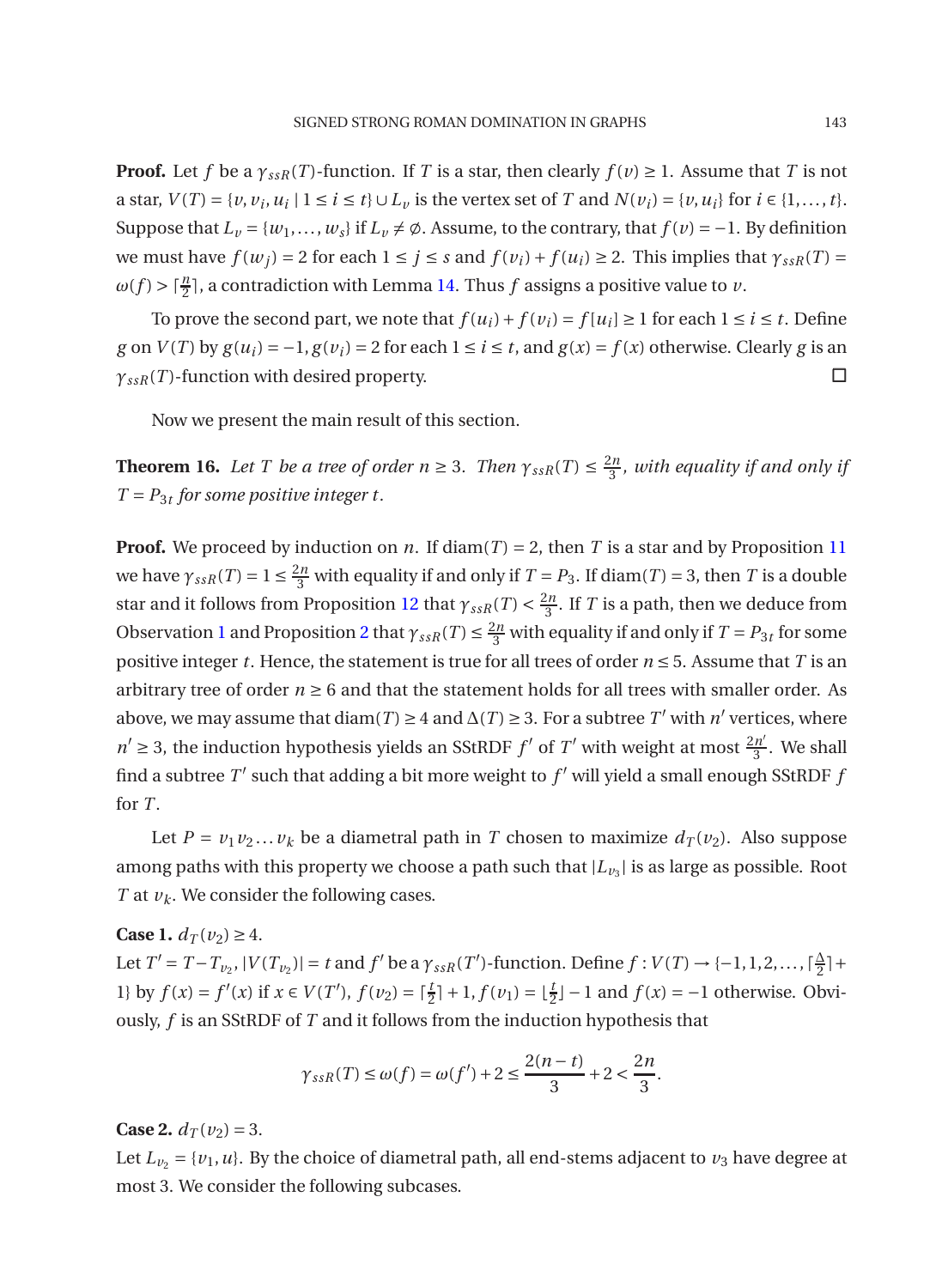**Subcase 2.1.**  $d_T(v_3) = 2$ .

Let  $T' = T - T_{\nu_3}$  and let  $f'$  be a  $\gamma_{ssR}(T')$ -function. If  $|V(T')| = 2$ , then  $|V(T)| = 6$  and it is easy to see that  $\gamma_{ssR}(T) = 2 < \frac{2n}{3}$  $\frac{2n}{3}$ . Suppose that  $|V(T')| \ge 3$ . Define *f* on  $V(T)$  by  $f(x) = f'(x)$  for every *x* ∈ *V*(*T'*), *f*(*v*<sub>3</sub>) = 1, *f*(*v*<sub>2</sub>) = 2 and *f*(*v*<sub>1</sub>) = *f*(*u*) = −1. Clearly, *f* is an SStRDF for *T* and by the induction hypothesis we have

$$
\gamma_{ssR}(T) \le \omega(f) = \omega(f') + 1 \le \frac{2(n-4)}{3} + 1 < \frac{2n}{3}
$$

**Subcase 2.2.**  $d_T(v_3) \geq 3$  and  $v_3$  is adjacent to an end-stem *w* of degree 3 such that  $w \neq v_2$ . Let  $L_w = \{w_1, w_2\}$  and  $T' = T - \{w, w_1, w_2, v_2, v_1, u\}$ . If  $|V(T')| = 2$ , then  $|V(T)| = 8$  and it is easy to see that  $\gamma_{ssR}(T) = 1 < \frac{2n}{3}$  $\frac{2n}{3}$ . Suppose  $|V(T')| \ge 3$ . Define *f* on  $V(T)$  by  $f(x) = f'(x)$  for every *x* ∈ *V*(*T*<sup>'</sup>) − {*v*<sub>3</sub>}, *f*(*v*<sub>3</sub>) = 1 if *f*<sup>'</sup>(*v*<sub>3</sub>) = −1 and *f*(*v*<sub>3</sub>) = *f*<sup>'</sup>(*v*<sub>3</sub>) otherwise, *f*(*v*<sub>2</sub>) = *f*(*w*) = 2 and *f* (*x*) = −1 for each *x* ∈ {*w*<sub>1</sub>, *w*<sub>2</sub>, *u*, *v*<sub>1</sub>}. Obviously, *f* is an SStRDF of *T* and and by the induction hypothesis we obtain

$$
\gamma_{ssR}(T) \le \omega(f) \le \omega(f') + 2 \le \frac{2(n-6)}{3} + 2 < \frac{2n}{3}.
$$

By Subcase 2.2, we may assume that all end-stems adjacent to  $v_3$ , with exception  $v_2$ , have degree 2. If diam(*T*) = 4, then  $T - T_{\nu_2}$  is a spider and applying Lemma [14](#page-7-0) yields that  $\gamma_{ssR}(T) < \frac{2n}{3}$  $\frac{2n}{3}$ . Let diam(*T*)  $\geq 5$ .

**Subcase 2.3.**  $d_T(v_3) \geq 3$  and  $v_3$  is adjacent to an end-stem *w* of degree 2. Let  $L_w = \{w_1\}$  and  $T' = T - \{v_1, v_2, u, w, w_1\}$ . Since diam(*T*) ≥ 5, we have  $|V(T')| \ge 3$ . Define *f* on  $V(T)$  by  $f(x) = f'(x)$  for every  $x \in V(T') - \{v_3\}$ ,  $f(v_3) = 1$  if  $f'(v_3) = -1$  and  $f(v_3) = f'(v_3)$ otherwise,  $f(v_2) = f(w) = 2$  and  $f(x) = -1$  for each  $x \in \{w_1, u, v_1\}$ . Obviously, f is an SStRDF of *T* and by the induction hypothesis we obtain

$$
\gamma_{ssR}(T) \le \omega(f) \le \omega(f') + 2 + 1 \le \frac{2(n-5)}{3} + 3 < \frac{2n}{3}
$$

**Subcase 2.4.**  $d_T(v_3) \geq 3$  and each neighbor of  $v_3$ , with exception  $v_2$ ,  $v_4$ , are leaves.

Let  $T' = T - T_{\nu_3}$ . Obviously,  $T_{\nu_3}$  is a double star and we have  $\gamma_{ssR}(T_{\nu_3}) \le 1$  by Proposition [12.](#page-5-1) Let *g* be a  $\gamma_{ssR}(T_{\nu_3})$ -function such that  $g(\nu_3) \ge 1$  and define *f* on  $V(T)$  by  $f(x) = f'(x)$  for every  $x \in V(T') - \{v_4\}$ ,  $f(v_4) = 1$  if  $f'(v_4) = -1$  and  $f(v_4) = f'(v_4)$  if  $f'(v_4) \ge 1$  and  $f(x) = g(x)$ otherwise. It is easy to verify that *f* is an SStRDF of *T* and by the induction hypothesis we have

$$
\gamma_{ssR}(T) \le \omega(f) \le \omega(f') + 2 + 1 \le \frac{2(n-5)}{3} + 3 < \frac{2n}{3}.
$$

**Case 3.**  $d_T(v_2) = 2$ .

By the choice of the diametral path, we may assume that every end-stem on a diametral path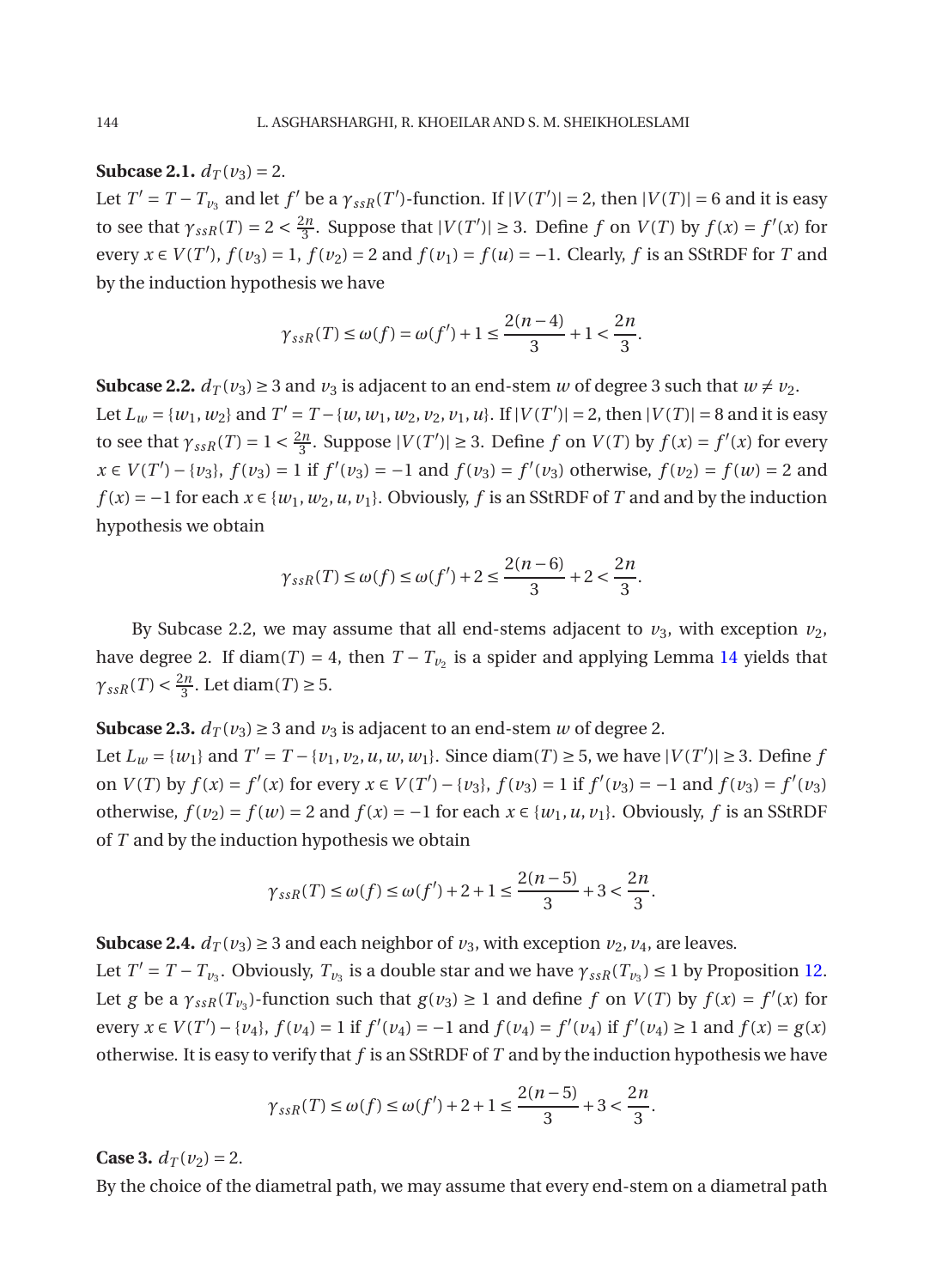has degree 2. In particular, every end-stem adjacent to  $v_3$  has degree 2. Thus, it follows that *T*<sub>*v*3</sub> is a spider. If diam(*T*) = 4, then *T* is a spider and by Lemma [14,](#page-7-0) we have  $\gamma_{ssR}(T) \leq \lceil \frac{n}{2} \rceil < \frac{2n}{3}$ . Let diam( $T$ )  $\geq$  5. Consider the following subcases.

## **Subcase 3.1.**  $d_T(v_3) ≥ 3$ .

Let  $T' = T - T_{\nu_3}$ . Since diam(*T*)  $\geq$  5, we have  $|V(T')| \geq$  3. Let *g* be a  $\gamma_{ssR}(T_{\nu_3})$ -function such that *g* assigns a positive value to each end-stem of  $T_{\nu_3}$  (Lemma [15\)](#page-7-1) and let  $|V(T_{\nu_3})| = n'$ . Note that  $n' \geq 4$ . By a closer look at the proof of Lemma [14,](#page-7-0) we have  $\gamma_{ssR}(T_{\nu_3}) = \lceil \frac{n'}{2} \rceil$  $\frac{n}{2}$ ] if and only if  $\nu_3$ is adjacent to at most one leaf, and in this case we may assume that  $g(v_3) \ge 1$  and  $g(N[v_3]) \ge 3$ . Define f on  $V(T)$  by  $f(x) = f'(x)$  for every  $x \in V(T')$  and  $f(x) = g(x)$  for every  $x \in V(T_{\nu_3})$ . It is easy to verify that *f* is an SStRDF of *T* and by the induction hypothesis we have

$$
\gamma_{ssR}(T) \le \omega(f) \le \omega(f') + \omega(g) \le \frac{2(n - n')}{3} + \frac{n' + 1}{2} \le \frac{2n}{3} - \frac{n' - 3}{6} < \frac{2n}{3}.
$$

If  $\gamma_{ssR}(T_{\nu_3}) < \lceil \frac{n'}{2} \rceil$  $\frac{n'}{2}$ , then define *f* on *V*(*T*) by assigning  $f(x) = f'(x)$  to every  $x \in V(T')$ ,  $f(x) =$ *g*(*x*) to every *x* ∈ *V*( $T_{v_3}$ ) − {*v*<sub>3</sub>} and  $f(v_3) = g(v_3) + 1$ . Again, *f* is an SStRDF of *T* and, by the induction hypothesis, we have

$$
\gamma_{ssR}(T) \le \frac{2(n-n')}{3} + \frac{n'-1}{2} + 1 < \frac{2n}{3}.
$$

## **Subcase 3.2.**  $d_T(v_3) = 2$ .

By the choice of the diametral path, we may assume that all vertices adjacent to  $v_4$  with depth 2, have degree 2 and also, by symmetry, we may assume  $d(v_{k-1}) = d(v_{k-2}) = 2$ . Using an argument similar to that described in Case 1, we may assume all end-stems adjacent to  $v_4$ have degree at most 3.

(a)  $d(v_4) \geq 3$  and  $v_4$  is adjacent to an end-stem of degree 3, say *w*.

Let  $w_1, w_2$  be the leaves adjacent to *w* and  $T' = T - \{v_1, v_2, v_3, w, w_1, w_2\}$ . If  $f'(v_4) = -1$ , then define *f* on *T* by  $f(x) = f'(x)$  for every  $x \in V(T')$ ,  $f(w_2) = 1$ ,  $f(w) = 2$ ,  $f(v_2) = 3$  and *f*(*x*) = −1 for remaining vertices. Also, if  $f'(v_4) \ge 1$ , then define *f* on *T* as  $f(x) = f'(x)$  for every  $x \in V(T')$ ,  $f(v_3) = 1$ ,  $f(w) = f(v_2) = 2$  and  $f(x) = -1$  for remaining vertices. In both cases, we observe that *f* is an SStRDF of *T* and, by the induction hypothesis, we have

$$
\gamma_{ssR}(T) \le \frac{2(n-6)}{3} + 3 < \frac{2n}{3}.
$$

(b)  $d(v_4) \geq 3$  and  $v_4$  is adjacent to an end-stem of degree 2, say *w*. Let *w'* be the leaf adjacent to *w* and  $T' = T - \{v_1, v_2, v_3, w, w'\}$ . If  $f'(v_4) = -1$ , then define *f* on *T* as  $f(x) = f'(x)$  for every  $x \in V(T')$ ,  $f(w) = f(v_2) = 3$ ,  $f(x) = -1$  for remaining vertices, and if  $f'(v_4) \ge 1$ , then define  $f$  on  $T$  by  $f(x) = f'(x)$  for every  $x \in V(T')$ ,  $f(w) =$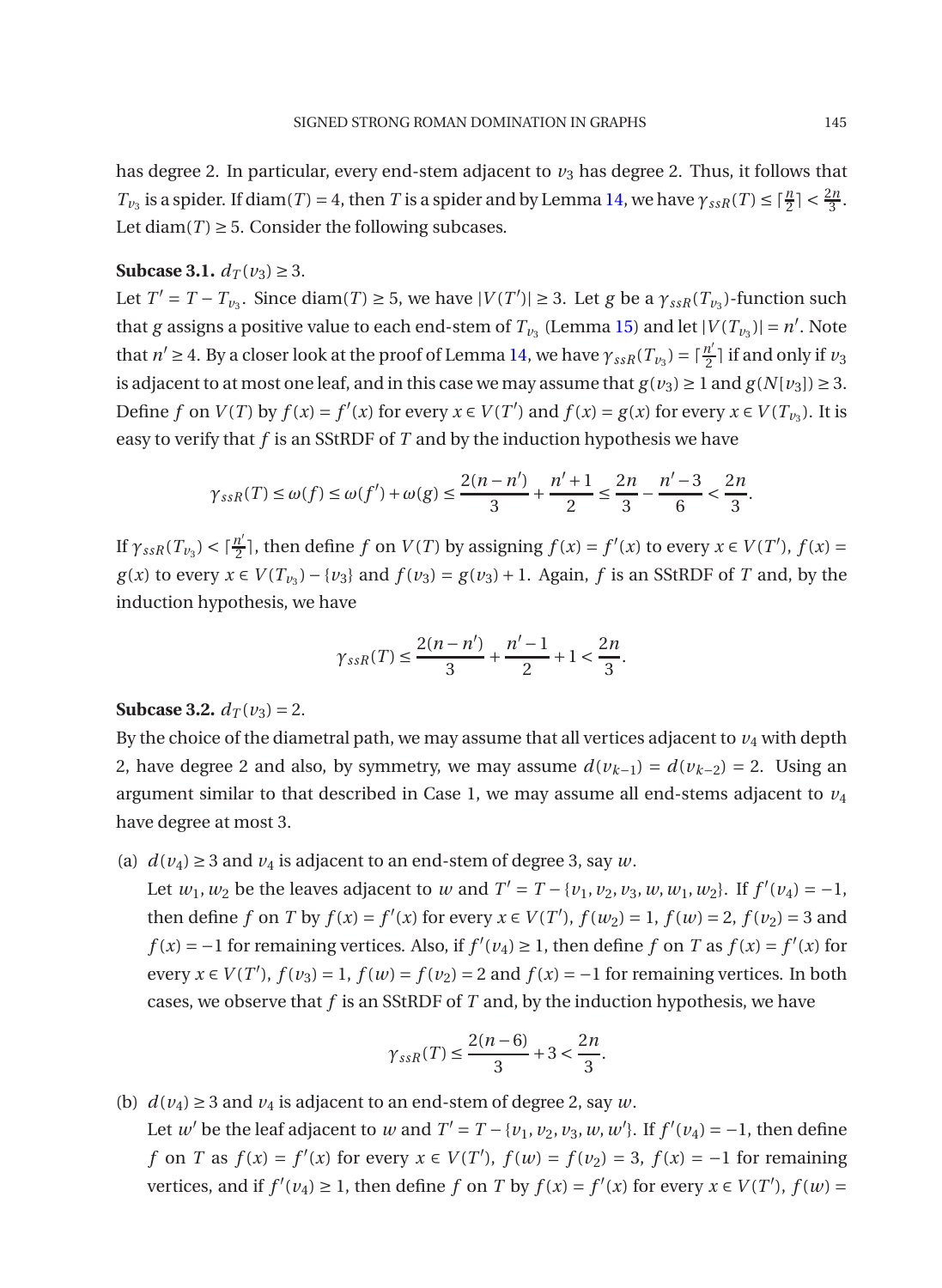$f(v_2) = 2$ ,  $f(w') = f(v_1) = -1$  and  $f(v_3) = 1$ . Clearly,  $f$  is an SStRDF of  $T$  of weight at most  $\omega(f')$  + 3 and, by the induction hypothesis, we have

$$
\gamma_{ssR}(T) \le \frac{2(n-5)}{3} + 3 < \frac{2n}{3}.
$$

Considering (a) and (b), we may assume that all neighbors of  $v_4$ , with exception  $v_5$ , are leaves or vertices of depth 2. On the other hand, by the choice of diametral path, every neighbor of  $v_4$  with depth 2 and its neighbor, other than  $v_4$ , have degree 2.

(c)  $d(v_4) \geq 3$  and there is a path  $v_4w_3w_2w_1$  in *T* such that  $w_3 \notin \{v_3, v_5\}$ . Let  $T' = T - \{v_i, w_i \mid 1 \le i \le 3\}$ . Define f on T as  $f(x) = f'(x)$  for every  $x \in V(T')$ ,  $f(v_2) = 2$ ,  $f(w_2) = 3$ ,  $f(v_3) = 1$  and  $f(v_1) = f(w_1) = f(w_3) = -1$ . Obviously, *f* is an SStRDF of *T* and

$$
\gamma_{ssR}(T) \le \frac{2(n-6)}{3} + 3 < \frac{2n}{3}.
$$

(d)  $d(v_4) \geq 3$  and all neighbors of  $v_4$ , with exception  $v_3$ ,  $v_5$ , are leaves. Let  $L_{\nu_4} = \{u_1, \dots, u_t\}$  and  $T' = T - T_{\nu_4}$ . Define f on T by  $f(x) = f'(x)$  for every  $x \in V(T')$ ,  $f(u_1) = \lfloor \frac{t}{2} \rfloor - 1, f(v_4) = \lceil \frac{t}{2} \rceil + 1, f(v_3) = 1, f(v_2) = 2$ , and  $f(x) = -1$  otherwise. Obviously *f* is an SStRDF of *T* of weight  $\omega(f') + 3$  and, by the induction hypothesis, we have

$$
\gamma_{ssR}(T) \le \frac{2(n - (t + 4))}{3} + 3 < \frac{2n}{3}.
$$

(e)  $d(v_4) = 2$ .

First let  $d(v_5) = 2$ . Let  $T' = T - T_{v_5}$  and let  $f'$  be a  $\gamma_{ssR}(T')$ -function. Since  $\Delta(T) \ge 3$ , we have  $|V(T')|$  ≥ 3. Define *f* on *T* by  $f(x) = f'(x)$  for every  $x \in V(T')$ ,  $f(v_5) = f(v_2) = 3$ ,  $f(v_4) = f(v_3) = f(v_1) = -1$ . Obviously, *f* is an SStRDF of *T* of weight  $\omega(f') + 3$  and it follows from the induction hypothesis that  $\gamma_{ssR}(T) \leq \frac{2(n-5)}{3}$  $\frac{1}{3}$  + 3 <  $\frac{2n}{3}$  $rac{n}{3}$ .

Now let  $d(v_5) \geq 3$ . If  $T - T_{v_4}$  has a  $\gamma_{ssR}$ -function *g* such that  $g(v_5) \geq 1$ , then define *f* on *T* by *f*(*x*) = *g*(*x*) for every *x* ∈ *V*(*T* − *T*<sub>*v*4</sub>), *f*(*v*<sub>4</sub>) = 1, *f*(*v*<sub>3</sub>) = *f*(*v*<sub>1</sub>) = −1 and *f*(*v*<sub>2</sub>) = 3. Clearly, *f* is an SStRDF of *T* of weight  $\omega(g) + 2$  and by the induction hypothesis we have

$$
\gamma_{ssR}(T) \le \frac{2(n-4)}{3} + 2 < \frac{2n}{3}.
$$

Henceforth, we may assume that all *γssR*(*T* −*Tv*<sup>4</sup> )-functions assign −1 to *v*5. It follows that *v*<sub>5</sub> is not a stem. Let  $T_0 = T - T_{\nu_4}$  and *g* be a  $\gamma_{ssR}(T_0)$ -function. If *w* is a neighbor of  $\nu_5$  with depth one and  $d_T(w) \geq 3$ , then obviously  $g(w) \geq 1$ . If  $g(w_1) \geq 1$  for some  $w_1 \in N(w)$  − {*v*<sub>5</sub>}, then the function *g*<sup>'</sup> defined on *V*(*T*<sub>0</sub>) by *g*<sup>'</sup>(*v*<sub>5</sub>) = *g*(*w*<sub>1</sub>), *g*<sup>'</sup>(*w*<sub>1</sub>) = −1 and *g*<sup>'</sup>(*x*) = *g*(*x*) otherwise, is a  $\gamma_{ssR}(T_0)$ -function that assigns a positive value to  $v_5$ , a contradiction. Otherwise, the function  $g_1$  on  $V(T_0)$  defined by  $g_1(w) = g(w) - 2$ ,  $g_1(v_5) = 1$  and  $g_1(x) = 0$  $g(x)$  otherwise, is a  $\gamma_{ssR}(T_0)$ -function that assigns a positive value to  $v_5$ , a contradiction. Thus all neighbors of  $v_5$  with depth one, have degree 2. If  $z_3$  is a neighbor of  $v_5$  with depth